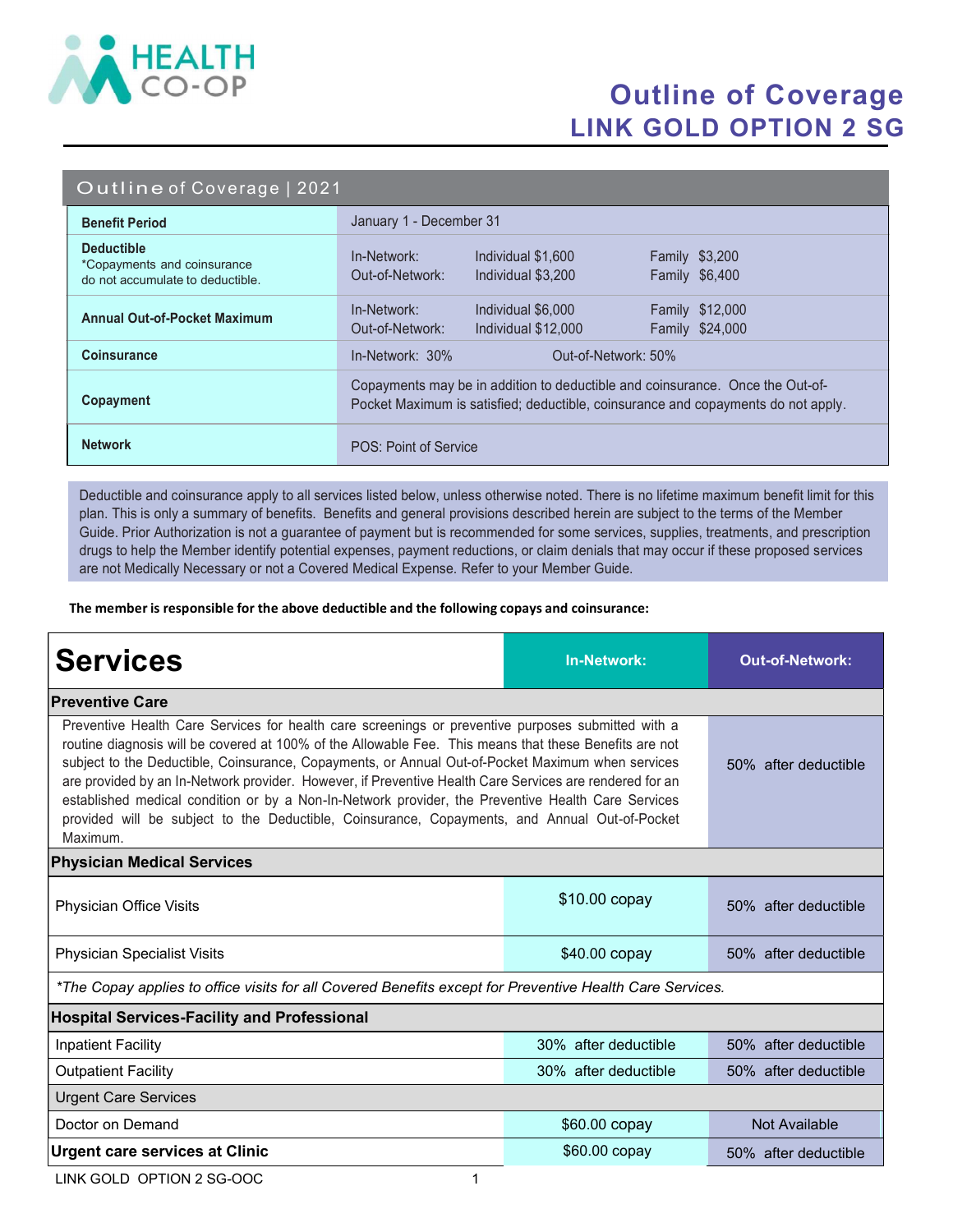| <b>Services</b>                                                                                                                                                            | <b>In-Network:</b>        | <b>Out-of-Network:</b> |  |  |  |
|----------------------------------------------------------------------------------------------------------------------------------------------------------------------------|---------------------------|------------------------|--|--|--|
| <b>Emergency Room Services</b>                                                                                                                                             |                           |                        |  |  |  |
| Emergency room visits                                                                                                                                                      | 40% after deductible      | 40% after deductible   |  |  |  |
| <b>Prescription Drugs Benefit</b>                                                                                                                                          |                           |                        |  |  |  |
| <b>Retail Pharmacy Benefit (30-day supply)</b>                                                                                                                             |                           |                        |  |  |  |
| Preferred Generic Drugs (Tier 1)                                                                                                                                           | \$10.00 copay             | 50% after deductible   |  |  |  |
| Non-Preferred Generic & Preferred Brand Drugs (Tier 2)                                                                                                                     | \$55.00 copay             | 50% after deductible   |  |  |  |
| Non-Preferred Brand Drugs (Tier 3)                                                                                                                                         | 30% after deductible      | 50% after deductible   |  |  |  |
| Specialty Drugs (Tier 4)                                                                                                                                                   | 35% after deductible      | 50% after deductible   |  |  |  |
| If you choose a higher Tier drug when a lower Tier drug is available, you must pay an ancillary charge in addition to the<br>deductible and/or coinsurance, as applicable. |                           |                        |  |  |  |
| Mail Order Maintenance (90-day supply)                                                                                                                                     |                           |                        |  |  |  |
| Preferred Generic Drugs (Tier 1)                                                                                                                                           | \$20.00 copay             | 50% after deductible   |  |  |  |
| Non-Preferred Generic & Preferred Brand Drugs (Tier 2)                                                                                                                     | \$110.00 after deductible | 50% after deductible   |  |  |  |
| Non-Preferred Brand Drugs (Tier 3)                                                                                                                                         | 30% after deductible      | 50% after deductible   |  |  |  |
| Specialty Drugs (Tier 4)<br>(31 Day Supply Only)                                                                                                                           | NA after deductible       | Not Available          |  |  |  |
| If you choose a higher Tier drug when a lower Tier drug is available, you must pay an ancillary charge in addition to the<br>deductible and/or coinsurance, as applicable. |                           |                        |  |  |  |
| <b>Mental Health/Chemical Dependency Services</b>                                                                                                                          |                           |                        |  |  |  |
| Inpatient/other Outpatient Facility Services                                                                                                                               | 30% after deductible      | 50% after deductible   |  |  |  |
| <b>Office Visit</b>                                                                                                                                                        | \$40.00 copay             | 50% after deductible   |  |  |  |
| Other Covered Services (This is not a complete list. Check your policy or plan document for other covered services<br>and your costs for these services.)                  |                           |                        |  |  |  |
| Chiropractic Care-Maximum Number of Office Visits per Calendar<br>Year - 20 visits                                                                                         | \$40.00 copay             | 50% after deductible   |  |  |  |
| <b>Convalescent Home Services</b><br>Maximum Number of Days per Calendar Year-60 days                                                                                      | 30% after deductible      | 50% after deductible   |  |  |  |
| Durable Medical Equipment<br>Rental (up to the purchase price), Purchase and Repair and<br>Replacement of Durable Medical Equipment.                                       | 30% after deductible      | 50% after deductible   |  |  |  |
| <b>Laboratory Services</b>                                                                                                                                                 | 50% after deductible      | 50% after deductible   |  |  |  |
| <b>Transplant Services</b>                                                                                                                                                 | 30% after deductible      | 50% after deductible   |  |  |  |
| \$100 reimbursement to apply to exam, cleaning and<br>Dental Exam, Cleaning, Fluoride<br>fluoride once per year.                                                           |                           |                        |  |  |  |
| Vision Exam<br>\$60 reimbursement to apply to one routine exam per year.                                                                                                   |                           |                        |  |  |  |

This is a brief summary of benefits. Refer to your complete policy document for additional information or a further explanation of benefits, limitations, and exclusions.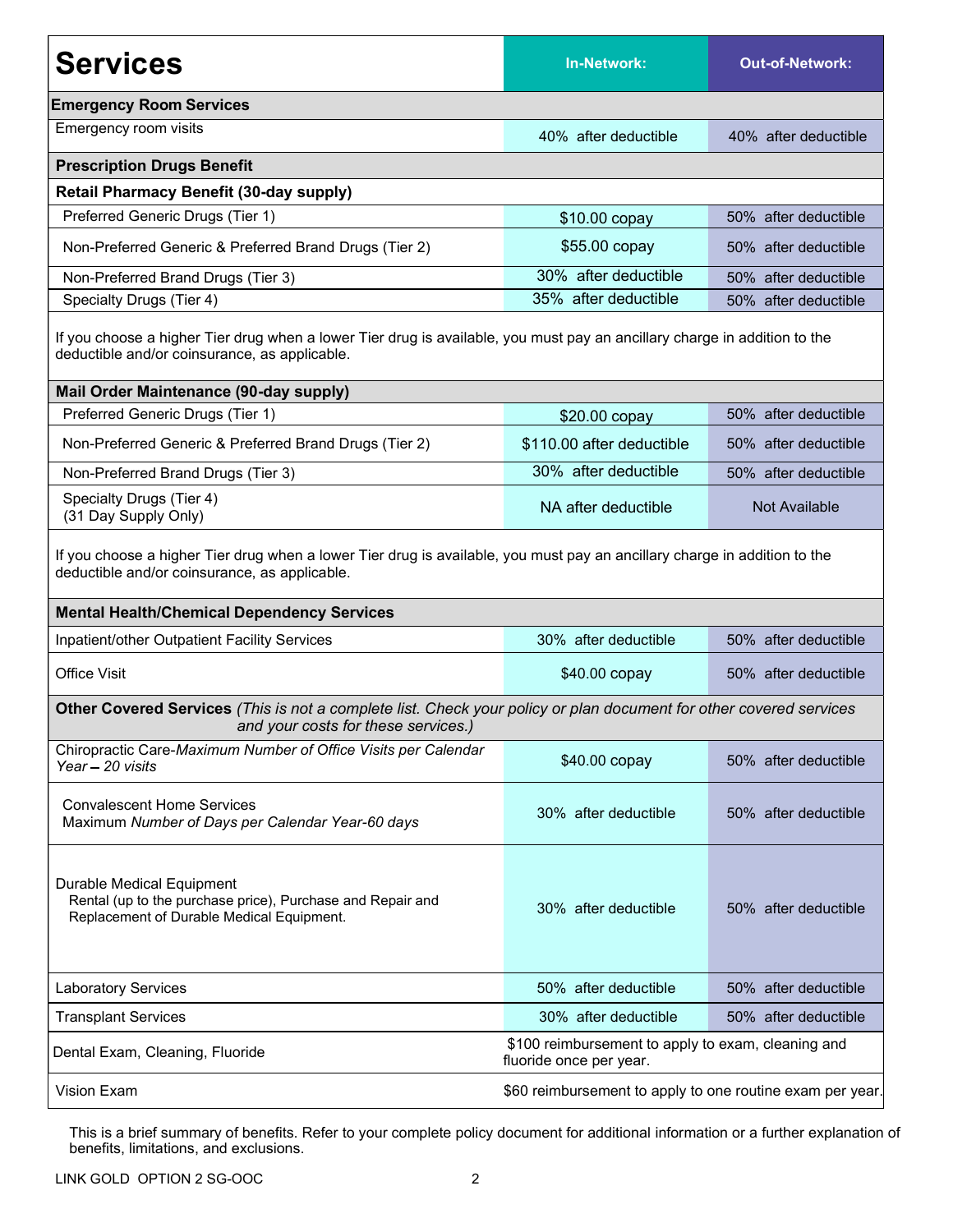# Additional Information

#### What is the annual deductible?

Your plan's deductible is the fixed dollar amount of Covered Medical Expenses that you must incur for certain Covered Benefits before MOUNTAIN HEALTH CO-OPbegins paying benefits for them. The Deductible must be satisfied each Calendar Year by each Covered Person, except as provided under "Family Deductible Limit" provision. The Deductible is shown in the Schedule of Benefits. Only the Allowable Fee for Covered Medical Expenses is applied to the Deductible. The following do not apply towards satisfaction of the Deductible: (1) services, treatments or supplies that are not covered under this Policy; and (2) amounts billed by Out-of-Network Providers, which include the Out-of-Network Provider Differential.

#### What is the annual out-of-pocket maximum?

The Annual Out-of-Pocket Maximum is the maximum amount that the Covered Person must pay every Calendar Year for Covered Medical Expenses incurred for Covered Benefits. The Annual Out-of-Pocket Maximum is shown in the Schedule of Benefits. It applies to all Covered Benefits except the Preventive Health Care Services Benefit.

The Annual Out-of-Pocket Maximum includes the following:

- 1. Calendar Year Deductible;
- 2. Copayments; and
- 3. Coinsurance.

When the Annual Out-of-Pocket Maximum is satisfied in the Calendar Year, we will then pay 100% of Covered Medical Expenses incurred for Covered Benefits for the remainder of that Calendar Year. The Annual Out-of-Pocket Maximum must be satisfied each Calendar Year.

The exception to this is in regard to out-of-network charges. The amount the plan pays for covered services is based on the allowed amount. If an out-of-network provider charges more than the allowed amount, you may have to pay the difference. For example, if an out-of-network hospital charges \$1,500 for an overnight stay and the allowed amount is \$1,000, you may have to pay the \$500 difference which does not apply to the deductible, coinsurance, or Out of Pocket Maximum. (This is called balance billing.)

#### Payments to providers

Payment to providers is based on the prevailing or contracted Mountain Health CO-OP fee allowance for covered services. Although In-Network Providers accept the fee allowance as payment in full, You will pay the most if you use an out-ofnetwork provider, and you might receive a bill from a provider for the difference between the provider's charge and what your plan pays (balance billing). Be aware, your network provider might use an out-of-network provider for some services (such as lab work). Check with your provider before you get services.

### Preauthorization

.

Coverage of certain medical services and surgical procedures requires a benefit determination by Mountain Health CO-OP before the services are performed. This process is called 'preauthorization'. Preauthorization is necessary to determine if certain services and supplies are covered under this plan, and if you meet the plan's eligibility requirements. You'll find the most current preauthorization list in your complete policy document.

### The Patient's right to know the costs of medical procedures.

The insured, or the insured's agent, may request an estimate of the member's portion of provider charges for any service or course of treatment that exceeds \$500. Mountain Health CO-OP shall make a good faith effort to provide accurate information based on cost estimates and procedure codes obtained by the insured from the insured's health care provider. The estimate may be provided in writing or electronically. It is not a binding contract between Mountain Health CO-OP and the member, and is not a guarantee that the estimated amount will be the charged amount, or that it will include charges for unforeseen conditions. Contact Customer Service at 1-855-447-2900 to request an estimate.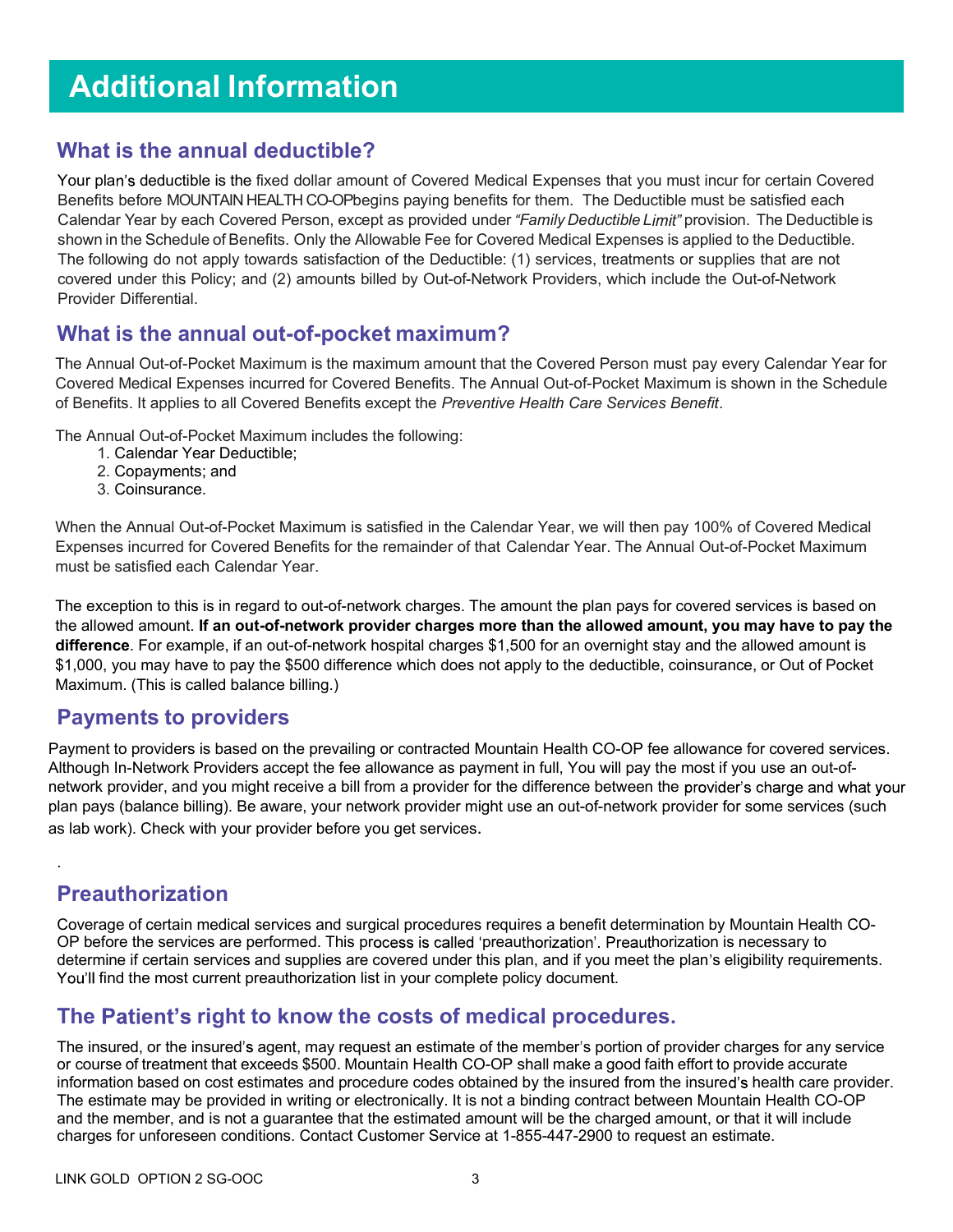### Provider Networks

Organization (PPO) (In-Network) - An innovative health care partnership developed by Mountain Health CO-OP and our Preferred Hospital Providers to offer health care services to Members at lower premiums. This network is composed of hospitals or surgery centers across the state that accept lower payments for each hospital or surgery center service or inpatient stay.

Participating Providers accept the MOUNTAIN HEALTH CO-OP allowable fee, in addition to the deductible, coinsurance and copayment, as payment in full for covered services. These providers will submit claims for you, and Mountain Health CO-OP will pay the participating provider directly. There is no billing to you over your deductible, coinsurance and copayment.

Nonparticipating Provider (Out-of-Network) - Nonparticipating Providers have not contracted with MOUNTAIN HEALTH CO-OP to provide services at negotiated rates, and your out of pocket expenses can be significantly higher. Nonparticipating providers are under no obligation to submit claims for you. You may receive payment for claims received from a nonparticipating provider.

If a Primary Care Provider (PCP), Primary Care Provider Specialist (PCPS), Common Specialty Care Provider (CSCP) or a Less Common Sub-Specialty Care Provider (LCSP) is not located within 60 miles, the member can go outside of the 60 miles to a network Provider (an authorization may be required.) Mountain Health CO-OP will pay as participating and the member may be balanced billed. If the member sees a provider outside of that 60 miles and the provider is not in network the benefits will go towards the out-of-network deductible and out-of-pocket maximum.

Out-of-network emergency room services to treat an emergency medical condition are reimbursed as if obtained innetwork, if an in-network emergency room cannot be reasonably reached. An emergency medical condition means a medical condition manifesting itself by acute symptoms of sufficient severity (including severe pain) so that a prudent layperson, who possesses an average knowledge of health and medicine, could reasonably expect the absence of immediate medical attention to result in a condition that places the health of the individual in serious jeopardy, would result in serious impairment to bodily functions, or serious dysfunction of any bodily organ or part; or with respect to a pregnant woman having contractions, that there is inadequate time to safely transfer the woman to another hospital for delivery or that a transfer may pose a threat to the health or safety of the woman or the fetus.

Finding Participating Providers–To locate Participating Providers and PPO hospitals and surgery centers in Montana check our on-line provider directory at www.Mountain Health CO-OP.coop/provider-finder/ or contact Customer Service at 1-855-447-2900. Be sure to have your health plan identification number available when you call.